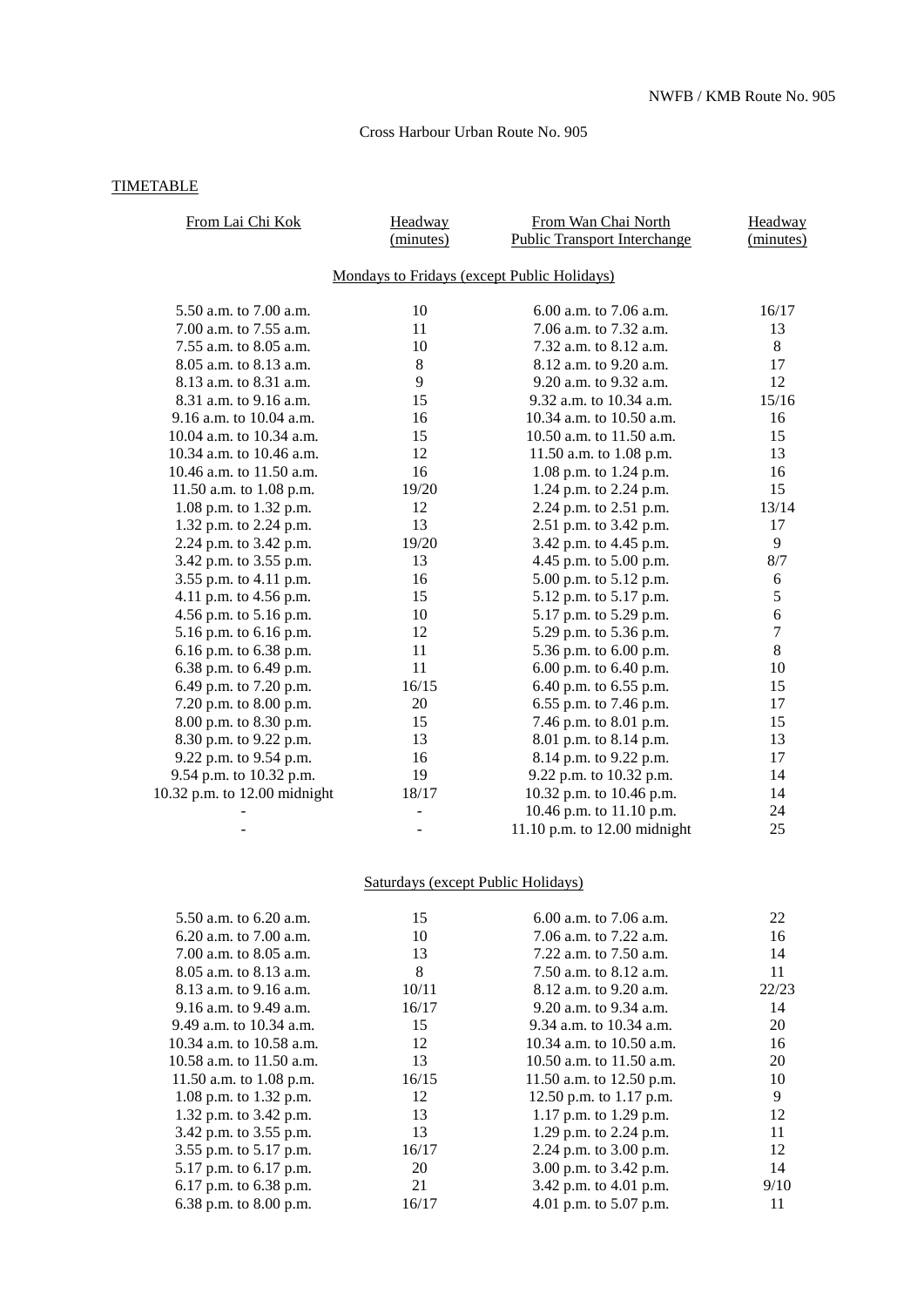| From Lai Chi Kok              | Headway                  | From Wan Chai North                 | Headway   |
|-------------------------------|--------------------------|-------------------------------------|-----------|
|                               | (minutes)                | <b>Public Transport Interchange</b> | (minutes) |
| 8.00 p.m. to 9.22 p.m.        | 20/21                    | 5.07 p.m. to 5.17 p.m.              | 10        |
| $9.22$ p.m. to 12.00 midnight | 18/17                    | 5.17 p.m. to 6.02 p.m.              | 9         |
|                               | $\overline{\phantom{a}}$ | 6.02 p.m. to $6.40$ p.m.            | 13/12     |
|                               |                          | 6.40 p.m. to 8.01 p.m.              | 13/14     |
|                               |                          | 8.01 p.m. to 9.05 p.m.              | 16        |
| $\overline{\phantom{a}}$      | $\overline{\phantom{a}}$ | 9.05 p.m. to 9.22 p.m.              | 17        |
|                               |                          | 9.22 p.m. to 10.32 p.m.             | 14        |
| -                             | $\overline{\phantom{a}}$ | 10.32 p.m. to 11.00 p.m.            | 14        |
|                               |                          | 11.00 p.m. to $12.00$ midnight      | 20        |

## Sundays and public holidays

| 6.00 a.m. to 6.22 a.m.       | 22    | 6.00 a.m. to 7.22 a.m.       | 27/28 |
|------------------------------|-------|------------------------------|-------|
| 6.22 a.m. to 7.22 a.m.       | 20    | 7.22 a.m. to 7.37 a.m.       | 15    |
| 7.22 a.m. to 7.36 a.m.       | 14    | 7.37 a.m. to 8.36 a.m.       | 20/19 |
| 7.36 a.m. to 8.36 a.m.       | 15    | 8.36 a.m. to 9.33 a.m.       | 19    |
| 8.36 a.m. to 8.48 a.m.       | 12    | 9.33 a.m. to 9.51 a.m.       | 18    |
| 8.48 a.m. to 9.19 a.m.       | 15/16 | 9.51 a.m. to 10.03 a.m.      | 12    |
| 9.19 a.m. to 9.51 a.m.       | 16    | 10.03 a.m. to 10.18 a.m.     | 15    |
| 9.51 a.m. to 11.06 a.m.      | 15    | 10.18 a.m. to 11.06 a.m.     | 16    |
| 11.06 a.m. to 11.18 a.m.     | 12    | 11.06 a.m. to 11.56 a.m.     | 13/12 |
| 11.18 a.m. to 12.20 p.m.     | 15/16 | 11.56 a.m. to 12.32 p.m.     | 12    |
| 12.20 p.m. to 1.35 p.m.      | 13/12 | 12.32 p.m. to 12.47 p.m.     | 15    |
| 1.35 p.m. to 1.47 p.m.       | 12    | 12.47 p.m. to 1.35 p.m.      | 16    |
| 1.47 p.m. to 2.18 p.m.       | 15/16 | 1.35 p.m. to 1.48 p.m.       | 13    |
| 2.18 p.m. to 2.50 p.m.       | 16    | 1.48 p.m. to 1.59 p.m.       | 11    |
| 2.50 p.m. to 3.40 p.m.       | 13/12 | 1.59 p.m. to 2.13 p.m.       | 14    |
| 3.40 p.m. to 4.16 p.m.       | 12    | 2.13 p.m. to 2.50 p.m.       | 12/13 |
| 4.16 p.m. to 5.04 p.m.       | 16    | 2.50 p.m. to 3.00 p.m.       | 10    |
| 5.04 p.m. to 6.34 p.m.       | 15    | 3.00 p.m. to 3.12 p.m.       | 12    |
| 6.34 p.m. to 6.48 p.m.       | 14    | 3.12 p.m. to 4.04 p.m.       | 13    |
| 6.48 p.m. to 7.48 p.m.       | 20    | 4.04 p.m. to 5.19 p.m.       | 15    |
| 7.48 p.m. to 9.18 p.m.       | 15    | 5.19 p.m. to 5.30 p.m.       | 11    |
| 9.18 p.m. to 10.18 p.m.      | 20    | 5.30 p.m. to 5.42 p.m.       | 12    |
| 10.18 p.m. to 11.18 p.m.     | 20    | 5.42 p.m. to 6.34 p.m.       | 13    |
| 11.18 p.m. to 12.00 midnight | 21    | 6.34 p.m. to 7.34 p.m.       | 15    |
|                              |       | 7.34 p.m. to 7.48 p.m.       | 14    |
|                              |       | 7.48 p.m. to 8.00 p.m.       | 12    |
|                              |       | 8.00 p.m. to 8.20 p.m.       | 20    |
|                              |       | 8.20 p.m. to 9.03 p.m.       | 21/22 |
|                              |       | 9.03 p.m. to 10.18 p.m.      | 15    |
|                              |       | 10.18 p.m. to 11.38 p.m.     | 20    |
|                              |       | 11.38 p.m. to 12.00 midnight | 22    |
|                              |       |                              |       |

Special Departures Route no. 905A From Wan Chai North Public Transport Interchange

Mondays to Fridays (No service on Saturdays, Sundays and public holidays)

> 5.50 p.m. (KMB) 6.05 p.m. (KMB) 6.20 p.m. (KMB) 6.40 p.m. (KMB) 7.00 p.m. (NWFB)